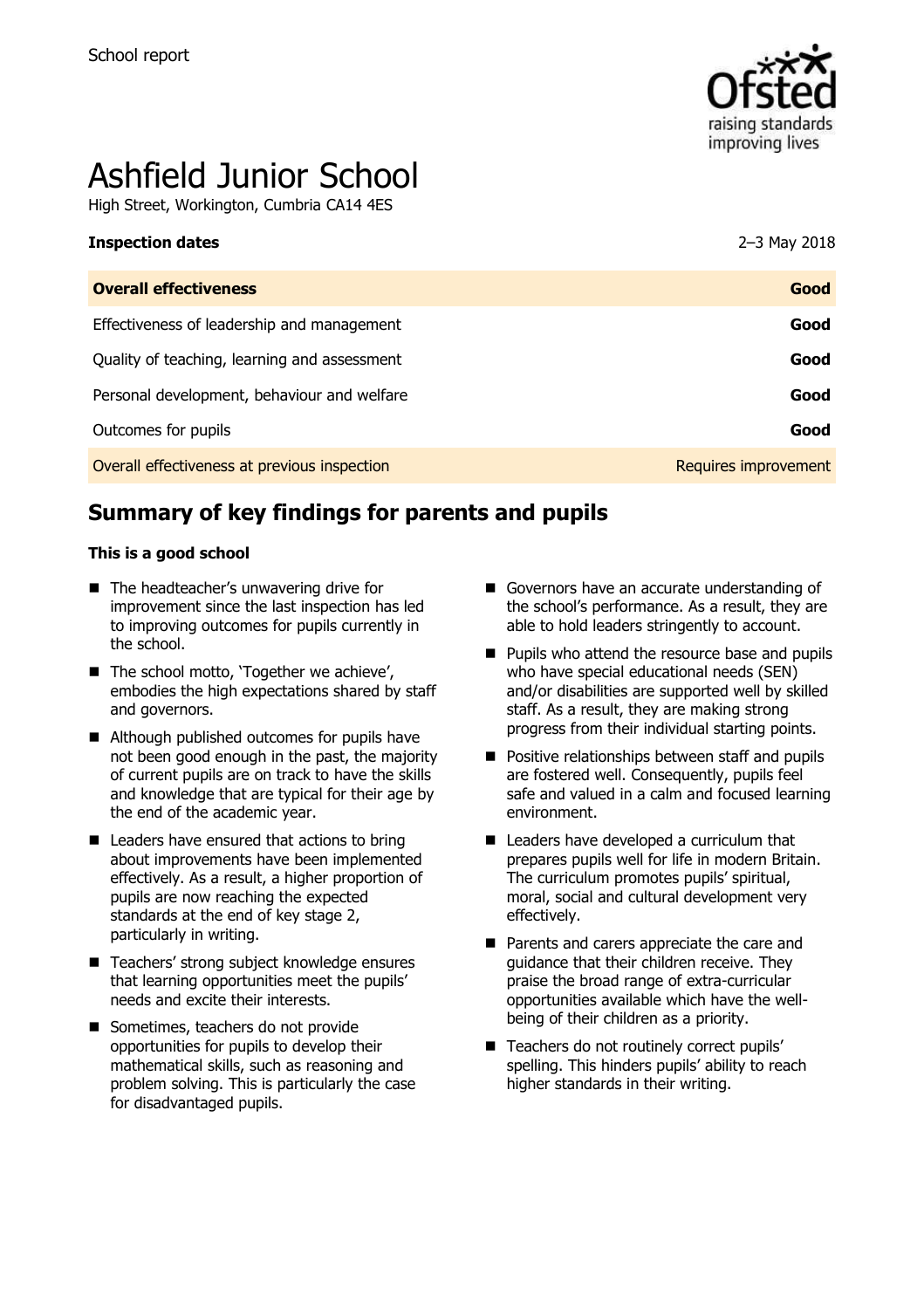

# **Full report**

# **What does the school need to do to improve further?**

- $\blacksquare$  Build on improvements to the way that mathematics is taught, to provide more opportunities for pupils to develop their reasoning and problem-solving skills, so that a greater proportion of pupils are working at the expected standard by the end of key stage 2, particularly disadvantaged pupils.
- Improve the accuracy of pupils' spelling, so that a greater proportion are working at a higher standard in their writing by the end of key stage 2.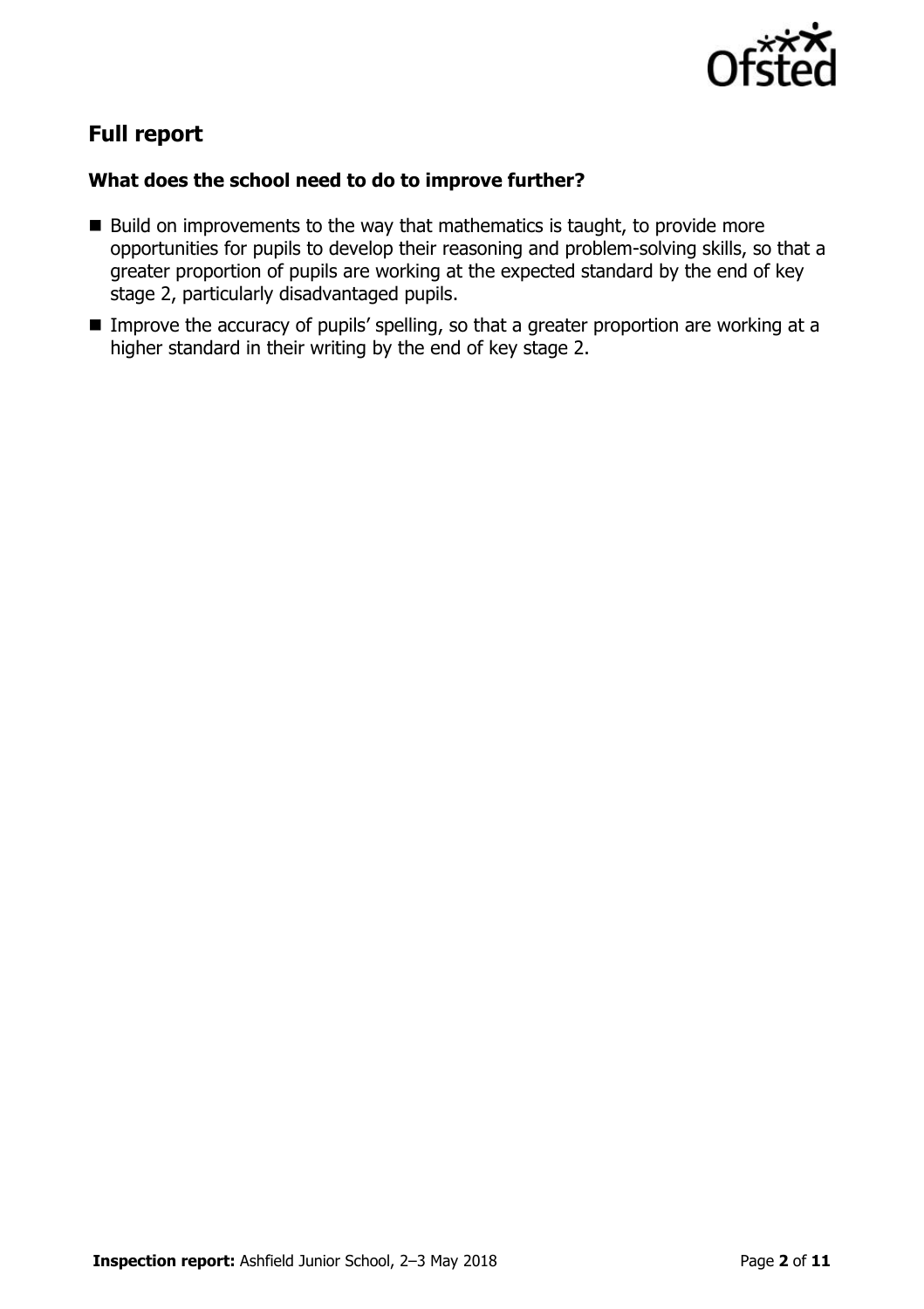

# **Inspection judgements**

#### **Effectiveness of leadership and management Good**

- The headteacher's commitment to the pupils of Ashfield Junior School and the local community is unwavering. Staff and governors share her vision and have worked diligently to bring about the improvements that were identified during the previous inspection. Leaders actively promote high levels of respect and cooperation. Positive relationships and pupils' strong attitudes to learning contribute effectively to the good progress that they make. Pupils thrive socially and personally. They enjoy coming to school.
- Published data in 2017 indicated that pupils' progress was weak. However, this masks the reality of the school's context. Pupils join the school in Year 3 from a number of different infant schools in the local area. This includes a higher than average proportion of pupils who have an education, health and care (EHC) plan, and a small number of pupils who attend the resource-base provision for pupils who have physical disabilities. The complexity of these cohorts has a negative influence on published progress data. From 2016 to 2017, attainment improved. The proportion of current pupils on track to reach the national standard by the end of key stage 2 shows that this improvement has been sustained.
- Leaders' self-evaluation is thorough and accurate. Middle leaders analyse information about the quality of teaching and the progress that pupils make from a range of assessment activities. They accurately identify key priorities for further improvement. Leaders' actions have brought about the necessary changes to the quality of teaching very effectively. Leaders have ensured that teachers have the skills and knowledge that they need to support pupils' learning and progress. As a result, outcomes for current pupils are good and improving.
- Leaders provide staff with the opportunity to share their knowledge and expertise with other colleagues. They work closely with colleagues in other local schools and with colleagues from the local infant school, in particular. Consequently, they are able to work together to ensure that judgements about pupils' achievement are accurate and that the next steps in pupils' learning are identified as they join the school in Year 3.
- Leaders have improved the way that reading is taught across the school. Through good-quality professional development, leaders have ensured that staff have the skills and knowledge to teach reading well. As a result, pupils' achievement in reading is improving.
- Leaders' work to improve the teaching of mathematics has been positive in many respects, and as a result, teachers are far more competent in teaching number. However, the opportunities for pupils to develop their reasoning and problem-solving skills in mathematics are not as well developed.
- Leaders have designed a broad and balanced curriculum that provides pupils with the skills, knowledge and resilience that they need to be successful in the future. Leaders provide a wide range of experiences to enhance the curriculum. These include welcoming visitors from other cultures and beliefs, and residential visits to cities and rural destinations. Pupils find out about British society beyond their own area. Leaders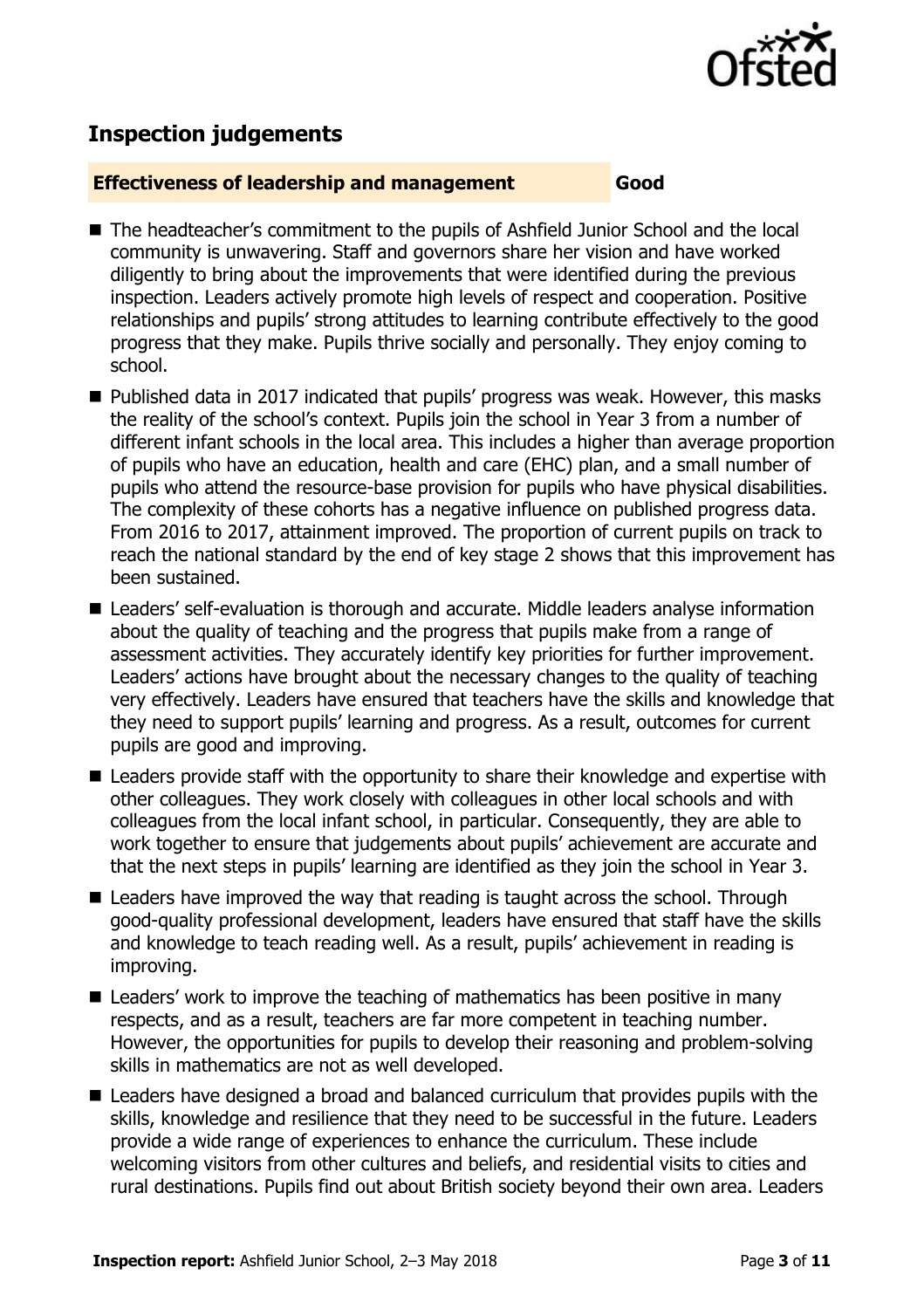

ensure that pupils understand and respect those from different backgrounds, cultures and faiths.

- Pupils' spiritual, moral, social and cultural development is promoted extremely well. For example, pupils take part in a range of activities linked to the United Nations' Global Goals. They work with pupils from other schools to promote recycling in the local community. They do this with the local member of parliament and they also help to keep the coastline in the area free from litter.
- Leaders in the resource base have the skills and knowledge to meet pupils' needs effectively. They ensure that pupils who attend the resource base and other pupils in school who have SEN and/or disabilities as well as an EHC plan, are supported effectively by skilled staff. Leaders work closely with professionals from the local authority and other agencies to meet the complex needs of the high proportion of pupils who have an EHC plan. As a result, this group of pupils, including those in the resource provision, are making good rates of progress from their individual starting points. Pupils make good progress academically as well as in their personal, social and emotional development.
- The pupil premium funding for disadvantaged pupils is used effectively. Leaders work closely with parents to ensure that pupils receive the appropriate help that they need, both in school and at home. As a result, outcomes for disadvantaged pupils are beginning to improve, particularly in reading and writing.
- Leaders use the physical education and sport premium funding effectively. Pupils participate in a range of different sports both in school and in the wider community, including tennis and gymnastics. Sports teams are becoming increasingly successful in competitions. For example, the bowling team was the winner of the local league.

# **Governance of the school**

- The commitment of the governing body to improve outcomes for pupils is reflected in the actions that it has taken since the last inspection. Governors have ensured that they have a range of appropriate skills and knowledge, which enables them to gain an accurate overview of the school's effectiveness. They regularly check on the information that they receive from leaders, and they work closely with other governing bodies to share their expertise. Training has ensured that governors have a good understanding of assessment information. This enables governors to challenge leaders effectively about pupils' progress and attainment.
- Governors check that staff training is closely aligned to the school's key priorities and that it is focused on improving pupils' achievement, including for those pupils who access the resource-base provision. Governors monitor the impact of staff training effectively and they check that school improvement targets are met in a timely manner.
- Governors understand their statutory duties and fulfil their responsibilities relating to safeguarding with due diligence.

# **Safeguarding**

■ The arrangements for safeguarding are effective.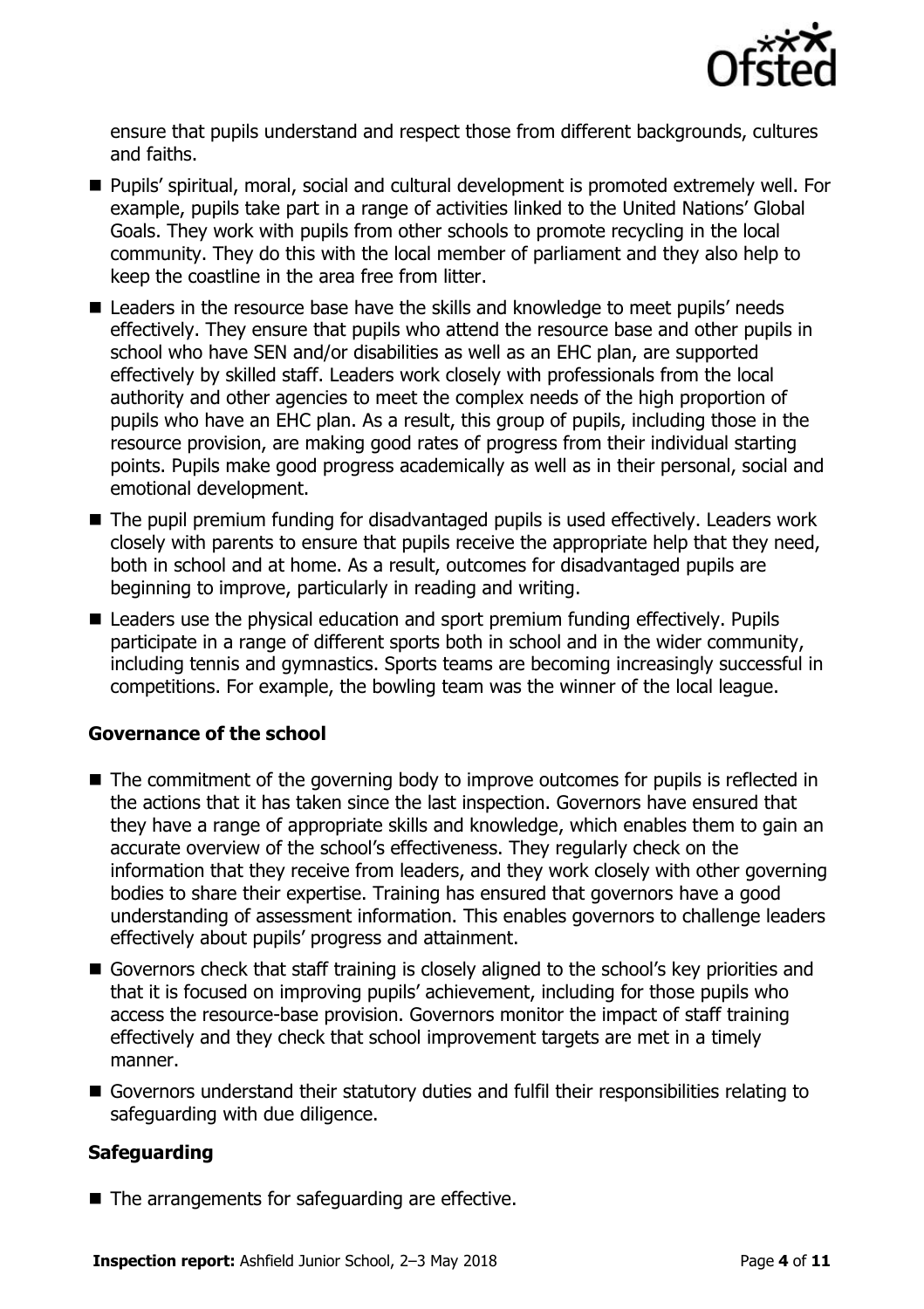

- Checks are in place to ensure that staff are suitable to work with pupils, including volunteers who help out in school regularly.
- The safety and well-being of all pupils are a priority for leaders, staff and governors. The procedures in place for the protection of pupils are effective and understood by staff; records relating to safeguarding are meticulously maintained. Staff work closely with external agencies to help families to access the help and support that they need.
- Staff and governors have completed relevant safeguarding training and receive regular updates. Appropriate risk assessments are completed, particularly for residential and outdoor learning activities.

#### **Quality of teaching, learning and assessment Good**

- Teachers set high expectations for pupils. The positive relationships fostered by staff enhance pupils' positive attitudes to learning. Pupils enjoy school and take pride in their work.
- Teachers' good subject knowledge enables them to use assessment information effectively to identify the next steps in pupils' learning. Consequently, activities accurately meet the needs of the majority of pupils. However, teachers do not always provide opportunities for pupils to develop their mathematical skills to a higher standard.
- Teachers quickly identify when pupils are struggling. They identify the precise gaps in pupils' learning, and ensure that pupils get the help that they need to catch up quickly, particularly in reading and mathematics.
- Skilled support staff are deployed very effectively. They have the expertise to support pupils well. As a result, current pupils receive the care and guidance that they need to make good progress, particularly those pupils who have SEN and/or disabilities, including those pupils who access the resource-base provision.
- Staff use questions skilfully to encourage pupils to refine their ideas and explanations. particularly in reading. However, teachers do not always provide enough opportunities for pupils to apply their reasoning and problem-solving skills in mathematics.
- Teachers have changed the way that they teach reading. Pupils are beginning to improve their comprehension, inference and vocabulary skills. Pupils who find reading more difficult are given the help that they need to catch up quickly.
- Teachers ensure that pupils gain appropriate grammar, spelling and punctuation skills. However, they do not always challenge pupils when they make errors in the way that words are spelled. This hinders the progress of some pupils who are capable of working at a greater depth.
- Teachers skilfully plan learning opportunities to enable pupils to gain a variety of skills and knowledge. For example, pupils had visited a local mine and found the source of a river during a residential field trip as part of their work in science and geography. They were able to use this experience on their return to school in a range of subjects effectively, for example, when doing a comprehension activity on a factual report about the trapped miners in Chile. This activity led to some high-level discussions, and demonstrated pupils' ability to explain the rationale for their answers effectively.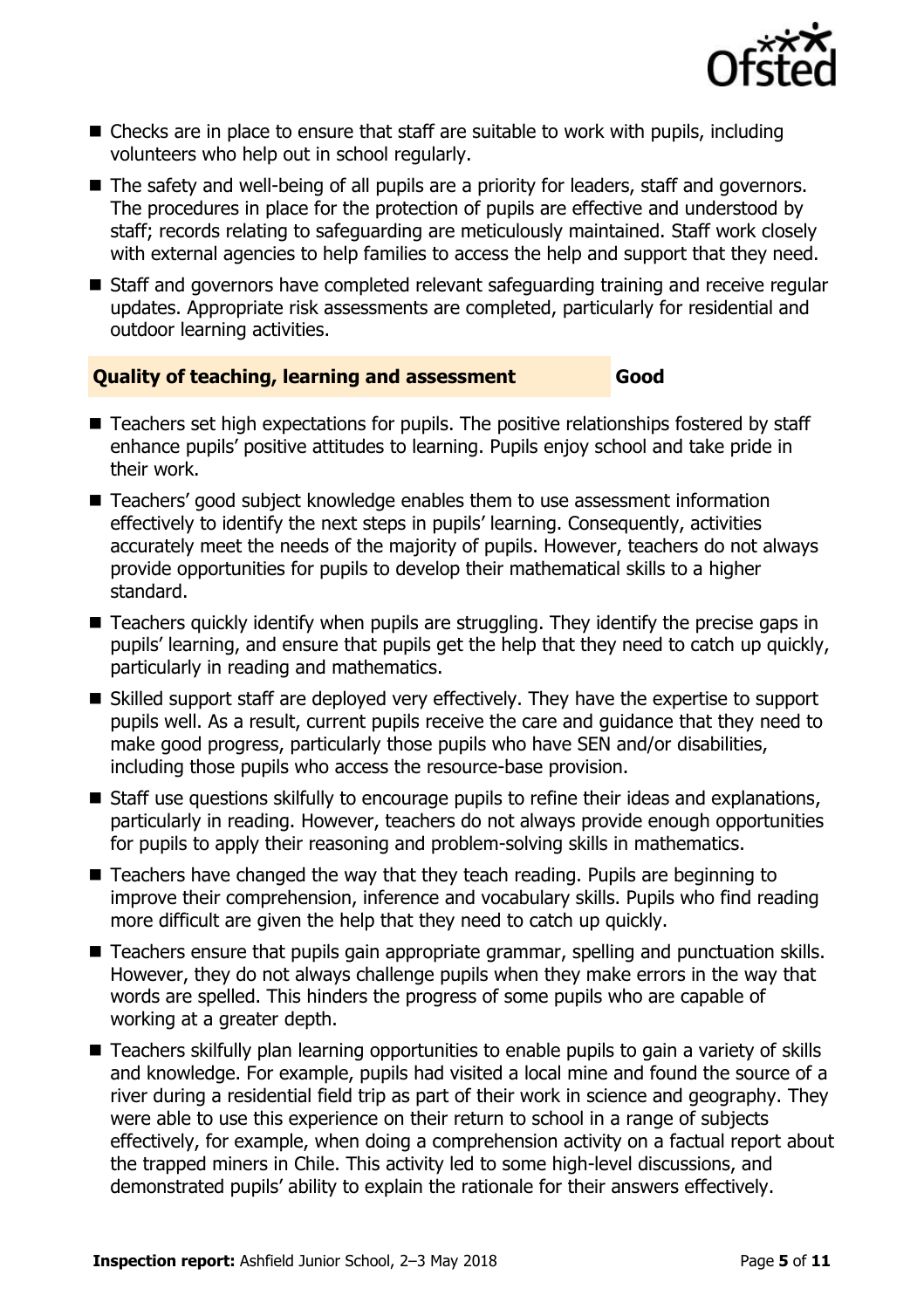

■ Teachers provide pupils with the opportunity to practise their research skills through the homework projects set. Pupils who spoke to the inspectors said that they enjoyed finding out information at home that they could use in their work at school.

## **Personal development, behaviour and welfare Good**

## **Personal development and welfare**

- The school's work to promote pupils' personal development and welfare is good. Pupils are confident and happy and enjoy all aspects of school life.
- Through a well-thought-out curriculum, staff nurture pupils' well-being, and help pupils to feel positive about themselves. Promoting positive relationships and respect for each other is a priority across the school. As global learners, pupils learn about all aspects of British values and how these values relate to their own lives. For example, in history, work on invaders and settlers sensitively leads on to discussions about the plight of refugees from Syria today. Pupils are prepared well to become thoughtful and caring citizens in modern Britain.
- Older pupils are encouraged to take on responsibilities, for example, as members of the school council, 'eco-warriors' and leaders of the Global Goals group. Pupils spoke confidently about moving on to secondary school and the new friends that they will make, because leaders ensure that they are well prepared for this transition.
- **Pupils are taught how to keep themselves safe, including online. Pupils have a clear** understanding of different forms of bullying. They are confident that staff will deal effectively with any concerns that they might have.

# **Behaviour**

- The behaviour of pupils is good. Pupils' behaviour in lessons and their attitudes to learning are good. This has a positive impact on the progress that they make.
- Attendance rates have been above the national average for the past three years. Staff work closely with the families of the most vulnerable pupils to ensure that they receive the help that they need to attend school regularly. Consequently, attendance for those pupils who are persistently absent is beginning to improve and is almost in line with the national average.
- **D** During playtimes, pupils chat happily with their friends and play together well, including pupils who attend the resource base. There are very few incidents of inappropriate behaviour. However, well-trained staff ensure that any incidents that do occur are dealt with quickly and effectively.

# **Outcomes for pupils Good**

■ The published attainment data for pupils in 2017 was a considerable improvement on the previous year. The proportion of pupils who reached the national standard in writing was in line with the national average. It was above the national average for the proportion who were working at a higher standard. The proportion of pupils who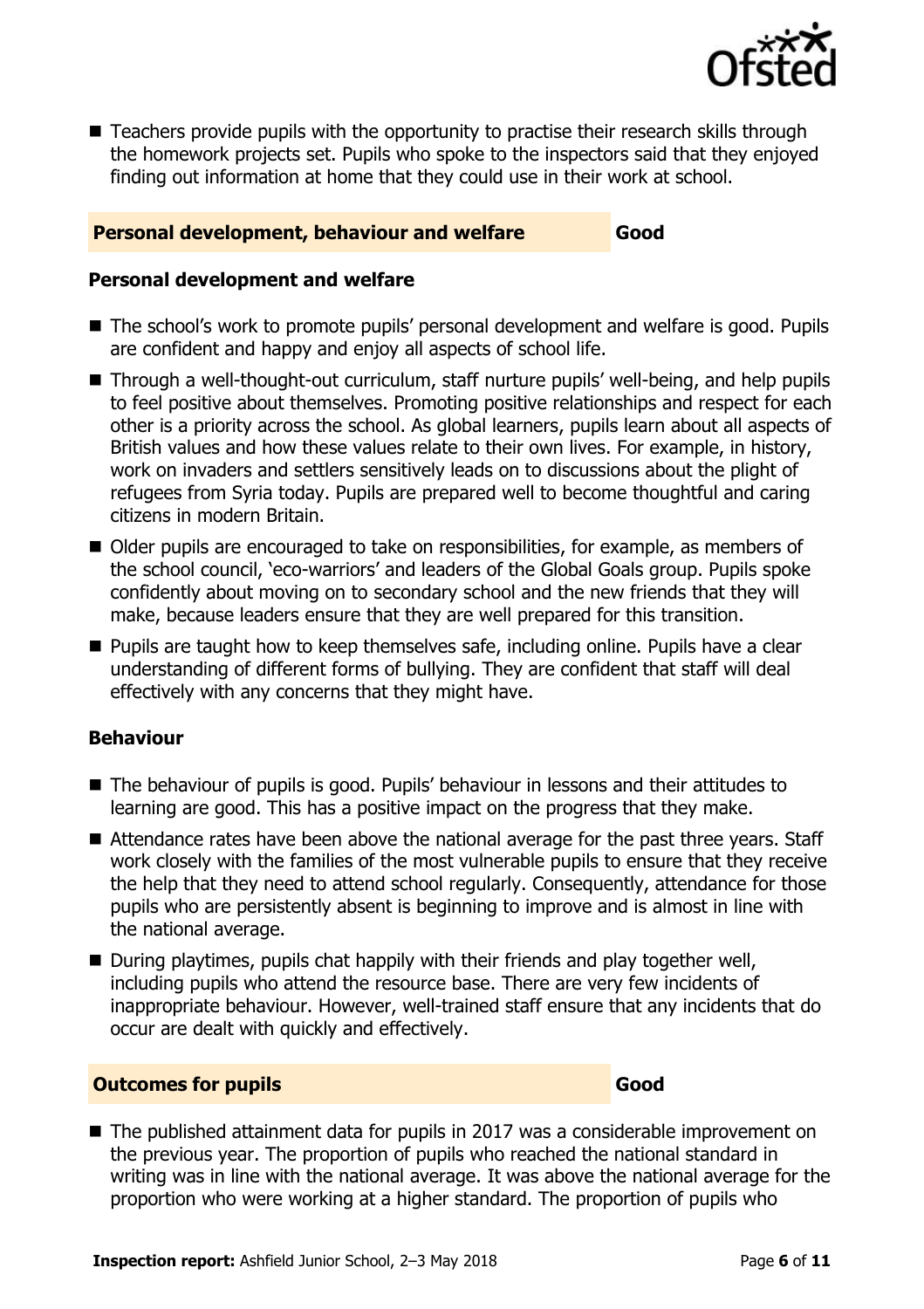

reached the expected standard for science was above the national average, including for disadvantaged pupils.

- $\blacksquare$  In 2017, the proportion of pupils who reached the national standard in reading was broadly in line with the national average. However, the proportion of pupils who reached the national standard in mathematics was below the national average.
- In 2017, disadvantaged pupils made the same rates of progress as other pupils nationally in reading and writing. Although a higher proportion were working at the national standard than in 2016, not a high enough proportion were working at a higher standard, particularly in mathematics.
- The complex learning needs of pupils who have SEN and/or disabilities had an impact on the progress data for the school, particularly in reading and mathematics in 2017.
- Assessment information for those pupils currently at the school shows that most are making good progress from their starting points on entry to Year 3. The majority of current pupils are on track to have the skills and knowledge typical for their age by the end of the academic year.
- The detailed assessment information held by leaders, and the work in pupils' books, highlight that pupils who have SEN and/or disabilities make strong progress from their individual starting points. This includes pupils who attend the resource base.
- Work in pupils' books across a range of subjects is neatly presented and is of a good standard. In mathematics, pupils' work clearly shows the development of skills and knowledge, culminating in pupils beginning to solve mathematical problems accurately. However, opportunities for pupils to develop their reasoning and problem-solving skills in mathematics at a higher standard are varied.
- **Pupils have a wide range of opportunities to apply their written skills, for example in** geography where they use the appropriate geographical terms to explain the journey of the river from the source to the sea. However, errors in spelling are hindering current pupils from achieving at a greater depth, including the most able pupils.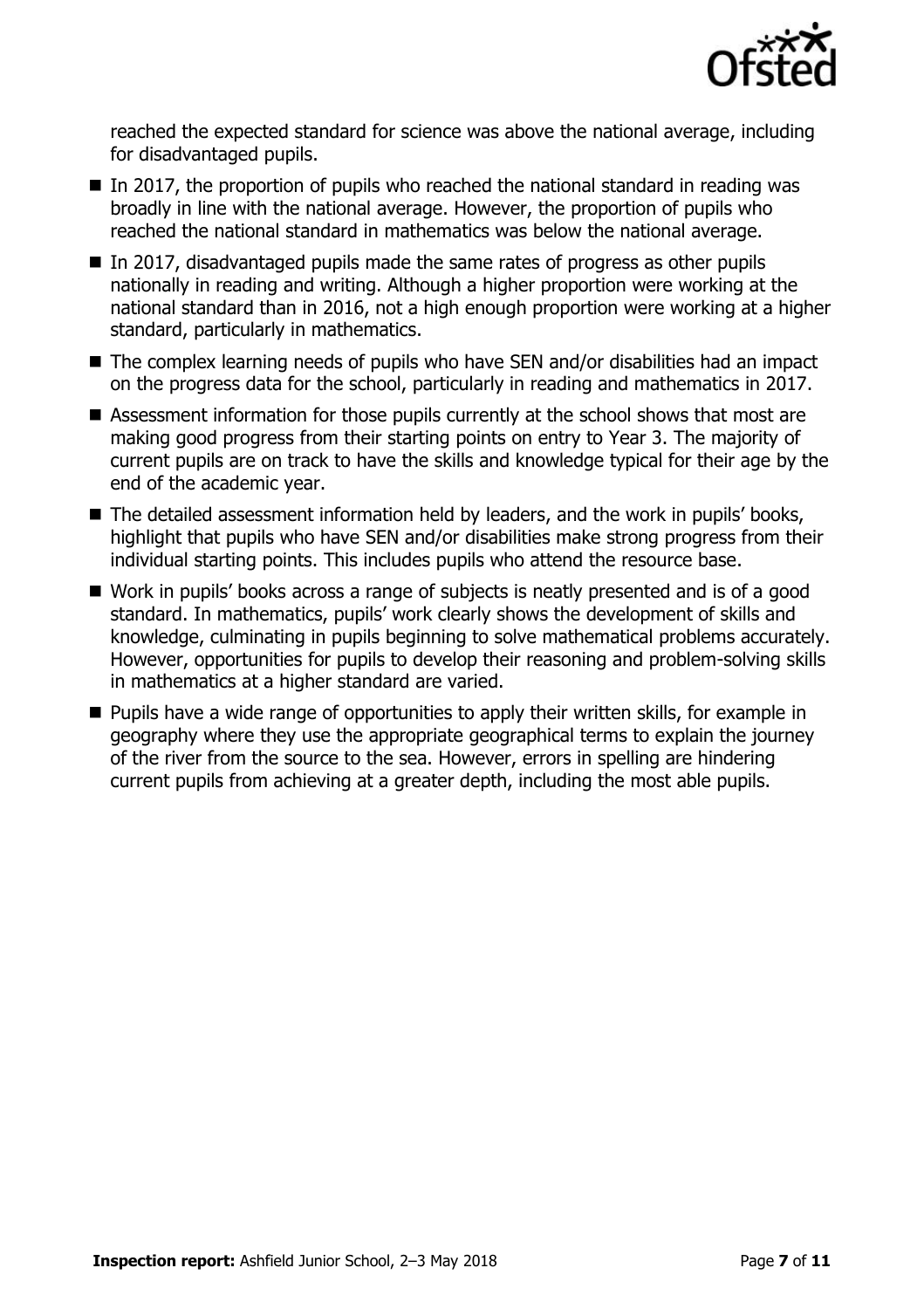

# **School details**

| Unique reference number | 112147   |
|-------------------------|----------|
| Local authority         | Cumbria  |
| Inspection number       | 10046394 |

This inspection of the school was carried out under section 5 of the Education Act 2005.

| Type of school                      | <b>Junior</b>                     |
|-------------------------------------|-----------------------------------|
| School category                     | Maintained                        |
| Age range of pupils                 | 7 to 11                           |
| <b>Gender of pupils</b>             | Mixed                             |
| Number of pupils on the school roll | 246                               |
| Appropriate authority               | The governing body                |
| Chair                               | Paul Rafferty                     |
| <b>Headteacher</b>                  | <b>Susan Frost</b>                |
| Telephone number                    | 01900 604565                      |
| Website                             | www.ashfieldjuniorschool.co.uk    |
| <b>Email address</b>                | admin@ashfield-jun.cumbria.sch.uk |
| Date of previous inspection         | 12 May 2016                       |

# **Information about this school**

- This is a junior school. The majority of pupils join the school from the neighbouring infant school. However, pupils also join from the other local infant schools. There are two classes in each year group.
- The majority of pupils are of a White British background.
- $\blacksquare$  The proportion of pupils who have SEN and/or disabilities is broadly in line with the national average. However, the proportion of pupils who have an EHC plan is above average.
- The school has a resource-base provision for pupils who have physical and medical needs.
- The proportion of pupils eligible for pupil premium funding is below average.
- The governing body manages a before- and after-school club. Pupils from the neighbouring infant school also attend this provision.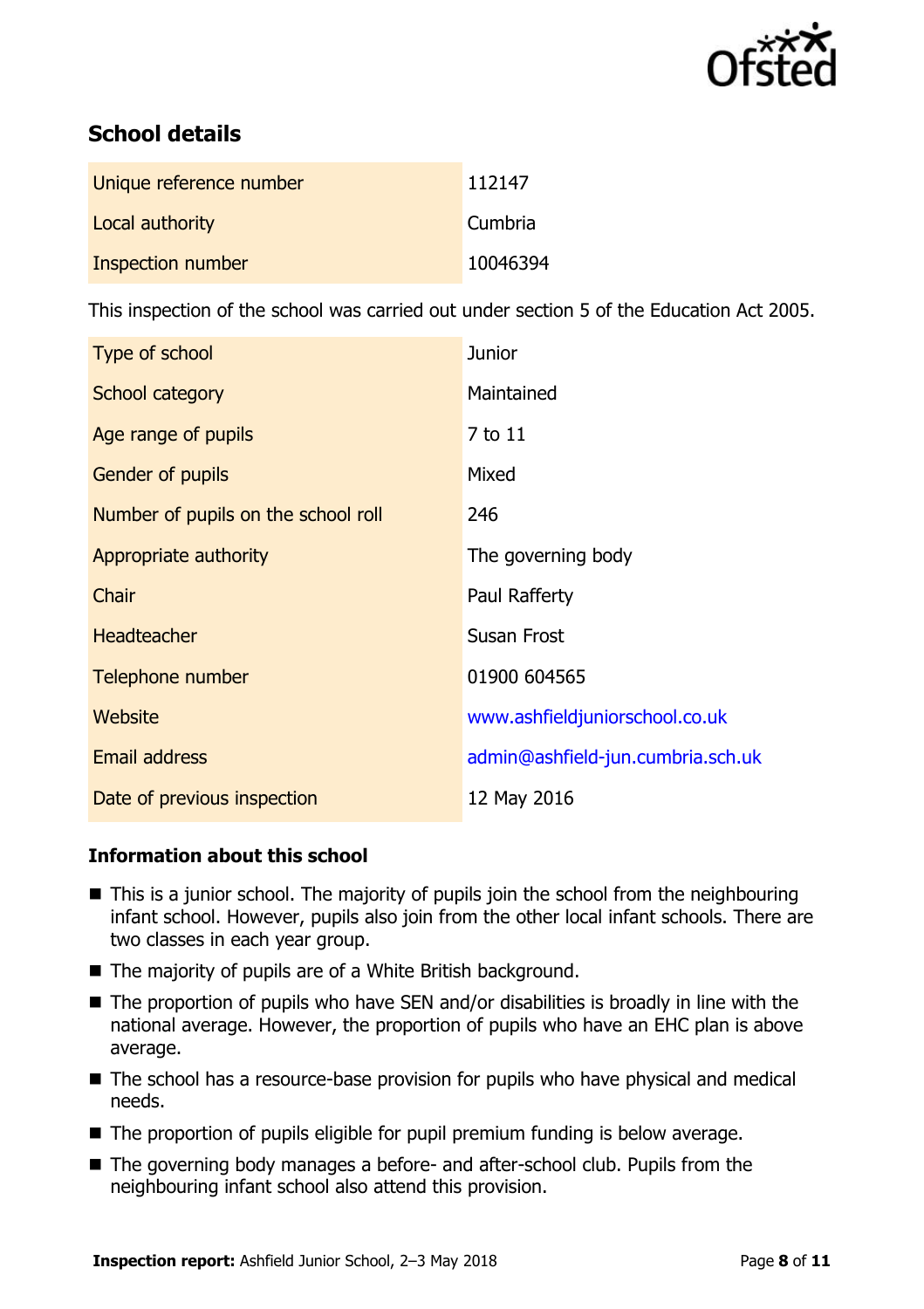

■ The school did not meet the government's current floor standards, which are the minimum expected for pupils' attainment and progress in English and mathematics by the end of Year 6 in 2017.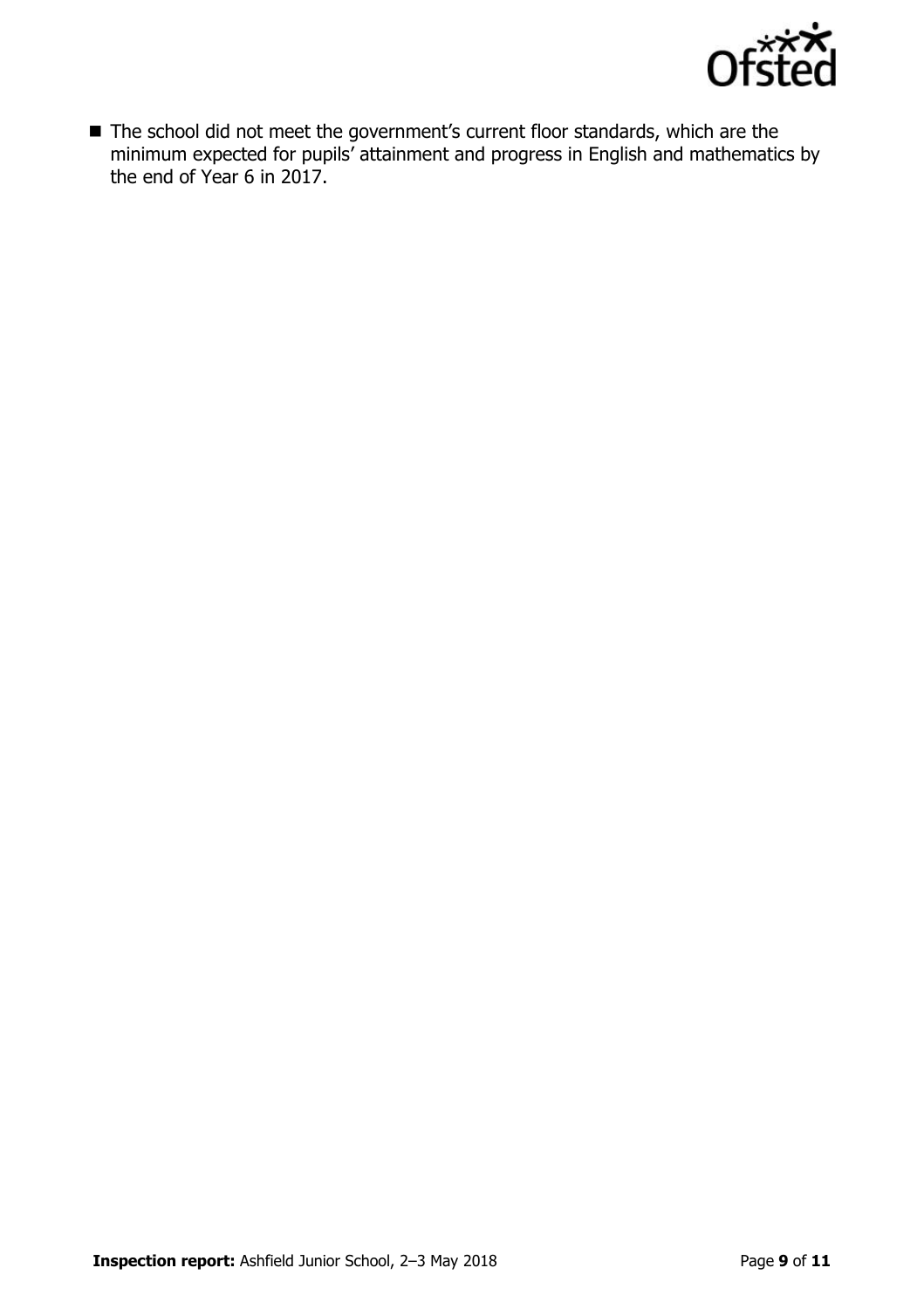

# **Information about this inspection**

- Inspectors observed teaching and learning in all classes. Inspectors also scrutinised pupils' work with senior leaders.
- Inspectors met with a group of pupils. They also talked with other pupils informally around the school. Discussions were held with staff, including senior and middle leaders. A meeting was held with three members of the governing body. An inspector met with representatives from the local authority.
- Inspectors took account of the 32 responses, and 15 free-text responses, to Ofsted's online Parent View survey. Inspectors also spoke with parents at the start of the school day.
- Inspectors scrutinised a range of documents. These included the school's selfevaluation and development plan, information about the school's performance, a range of assessment information and a selection of policies, including those relating to safeguarding.

#### **Inspection team**

Amanda Stringer, lead inspector **Her Majesty's Inspector** 

**Mavis Smith Mavis Smith Contact Contact Inspector**